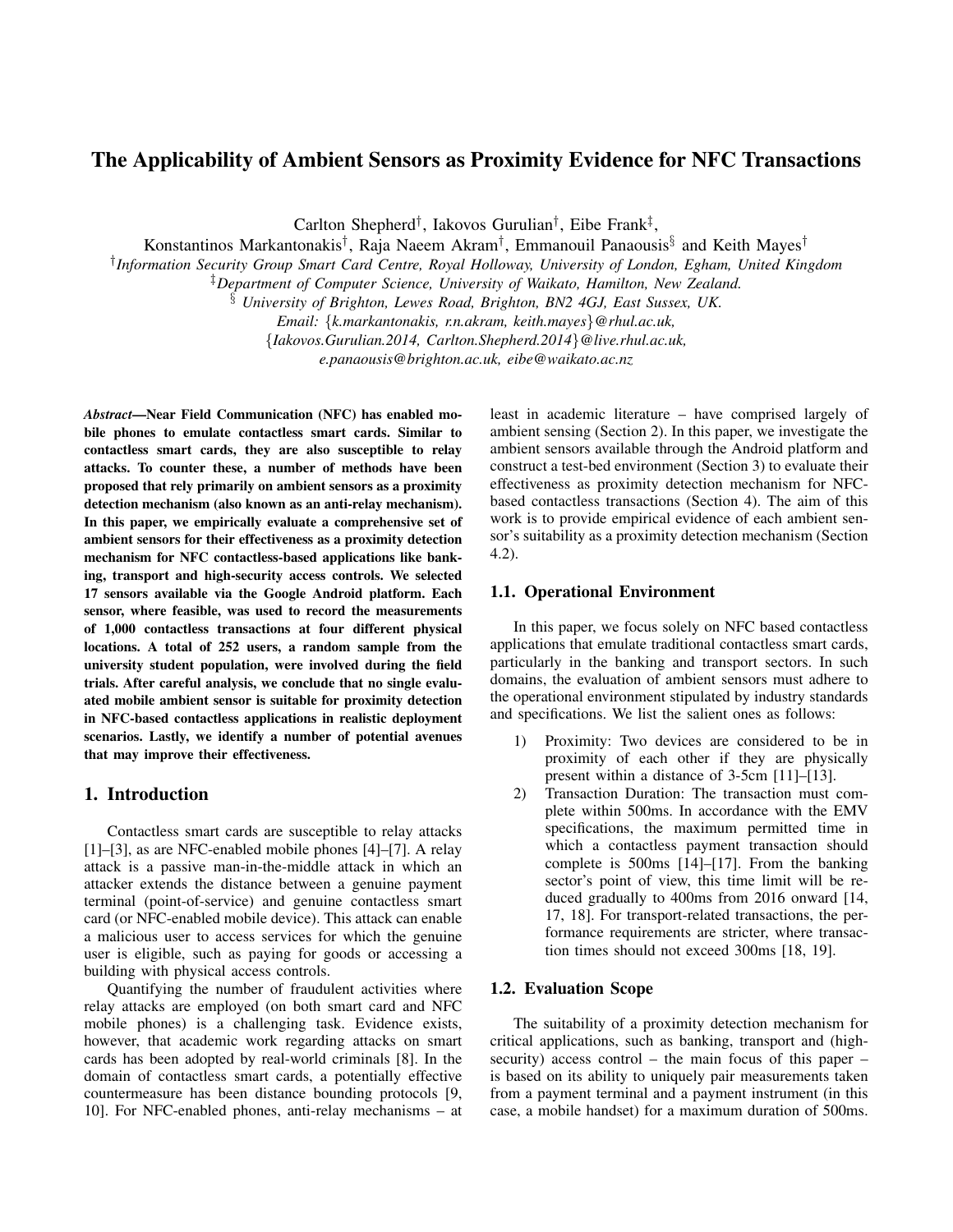This is to establish confidence that the two devices are truly in close proximity ( $\approx$  3-5cm) to each other. This measurement pair should be unique in a manner such that no other measurements can be paired successfully with the terminal's or payment instrument's measurements. The uniqueness of each measurement pair provides the effectiveness of an ambient sensor-based proximity detection.

In this paper, we continue to refer to contactless mobile payments due to the associated financial repercussions, and the attention this may attract from malicious actors. However, the discussion in this paper is equally relevant towards the deployment of NFC based contactless mobile solutions in other industry sectors, such as transport and access control.

There are three primary contributions of this paper:

- 1) A test-bed architecture and implementation used to evaluate various sensors on Android devices.
- 2) A data analysis framework and methodology for evaluating ambient sensor measurements under industry specifications.
- 3) An empirical evaluation of the effectiveness of ambient sensors as a proximity detection mechanism. This evaluation provides a foundation towards deciding which sensors to deploy in a target environment.

The implementation of the test-bed, data analysis and collected data sets are made available at: https://github.com/AmbientSensorsEvaluation/ Ambient-Sensors-Proximity-Evaluation.git

## 2. Ambient Sensing in Mobile Payments

In this section, we briefly describe mobile phone-based contactless payments, relay attacks and a generic architecture for deploying ambient sensing as a proximity detection mechanism for countering relay attacks.

### 2.1. Contactless Mobile Devices and Relay Attacks

In NFC-based mobile contactless transactions, a mobile handset is brought into the radio frequency range  $\langle \langle 3 - \rangle$ 5cm) of a payment terminal through which it can initiate a dialogue. During this, physical contact is not necessary and, in many cases, a second factor of authentication, e.g. biometrics or Personal Identification Number (PIN), is not required [12]. This renders it difficult to ascertain whether the genuine or relay device is in close proximity of the terminal. It should be noted, however, that even the use of a PIN or biometric may not thwart relay attacks effectively (notably the Mafia fraud attack [20]).

In a relay attack [5, 21, 22], shown in Figure 1, an attacker must present a malicious payment terminal to a genuine user and a masquerading payment instrument (mobile phone) to a genuine payment terminal. The goal of the malicious actor is to extend the physical distance of the communication channel between the victim's mobile phone



Figure 1: Overview of a Relay Attack

and the payment terminal. The attacker has the potential to gain access to services using the victim's account if it successfully relays messages without detection. Existing literature, discussed in Section 2.3, argues that ambient sensor based proximity detection is an effective countermeasure to relay attacks. In this paper, we only evaluate the effectiveness of ambient sensors when used to detect the proximity of two devices – in the absence of a relay attack.

#### 2.2. Ambient Sensors for Proximity Detection

An ambient sensor measures a physical attribute of its surroundings, such as temperature, light and sound. Modern smartphones and tablets are equipped with one or more of these sensors. The physical environment surrounding a smartphone (or a payment terminal) can potentially provide a rich set of attributes that might be unique to that location – the sound and lighting of a quiet, brightly-lit room, for example – and such information might be useful for proximity detection.



Figure 2: Generic Deployments of Ambient Sensors as Proximity Detection Mechanism

Three ways exist in which a sensing-based proximity detection mechanism could be potentially deployed; Figure 2 illustrates the entities involved.

1) Independent Reporting. Both the smartphone and payment terminal collect sensor measurements independently and transmit these to a trusted authority (depicted as solid lines in Figure 2). The authority compares the sensor measurements, based on some predefined comparison algorithm with a set margin of error (threshold), and decides whether the devices are within sufficient proximity.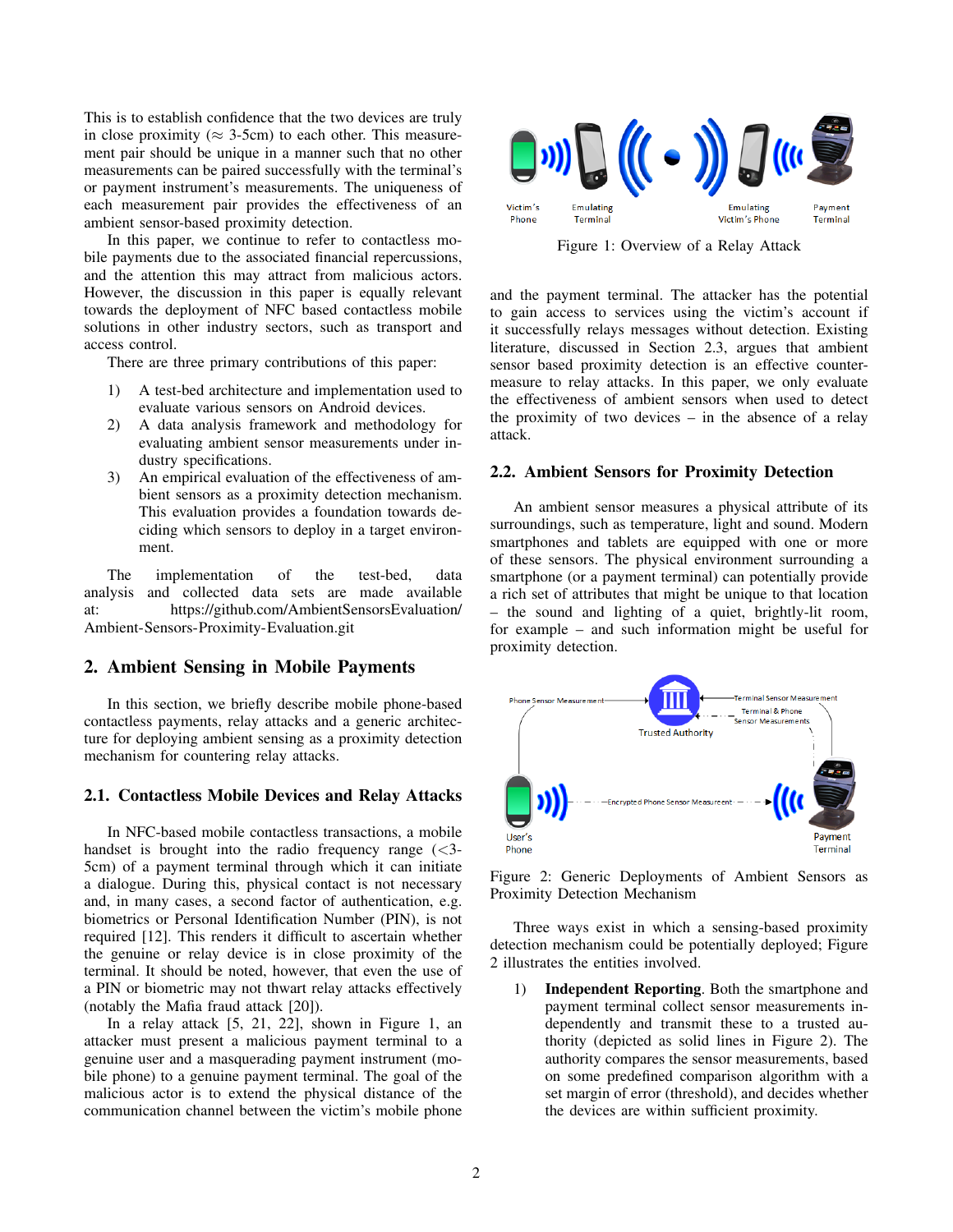- 2) Payment Terminal Dependent Reporting. The smartphone encrypts its sensor measurements with a shared key between itself and the trusted authority, and transmits the encrypted measurements to the payment terminal. Next, the terminal sends the smartphone's measurements and its own to the trusted authority for comparison (shown as a double-dot-dash line in Figure 2).
- 3) Payment Terminal (Localised) Evaluation. The smartphone transmits its own measurement to the payment terminal, which then compares it with its own measurements to decide whether the smartphone is in proximity.

The overall deployment architecture falls under one of the above scenarios irrespective of how the user interacts with the payment terminal.

## 2.3. Related Work

Drimer et al. [23] and Ma et al. [24] showed how location-related data, namely using GPS (Global Positioning System), can be used to determine the proximity of two NFC mobile phones. Ma et al. use a ten second window with location information collected every second, which was subsequently compared across various devices. The authors report a high success rate in identifying devices within close proximity.

Halevi et al. [25] demonstrated the suitability of ambient sound and light for proximity detection. Here, the authors analyse measurements collected for 2 and 30 seconds duration for light and audio respectively using a range of similarity comparison algorithms. Although the scenarios are identical, the transaction duration does not conform to industry requirements for NFC-based contactless mobile transactions (Section 1.1). While the authors do not specify the number of transactions recorded at each location, the experiments show a high success rate of detecting co-located devices in various environments.

Varshavsky et al. [26] based their proximity detection mechanism on the shared radio environment of devices – the presence of WiFi access points and associated signal strengths – using the application of secure device pairing. This approach produced low error rates, recommending it as a proximity detection mechanism. While their paper did not focus on NFC-based mobile transactions, their techniques and methodology may still be applicable.

Urien et al. [27] use ambient temperature with an RFID/NFC authentication protocol for proximity detection. Using this method, they establish a secure channel by combining the timing channels in RFID, traditionally used in distance bounding protocols, in conjunction with ambient temperature. Their proposal, however, was not implemented and so there is no experimental evidence to evaluate its efficacy.

Mehrnezhad et al. [28] proposed the use of an accelerometer to provide assurance that the mobile phone is within proximity of the payment terminal. Their proposal requires the user to tap the payment terminal twice in succession, after which the sensor streams of the device and the payment terminal are compared for similarity. It is difficult to deduce the total time it took to complete one transaction in its entirety, but the authors use recording durations of 0.6–1.5 seconds.

TABLE 1: Related Sensing-based Anti-relay Mechanisms

| Paper                   | <b>Sensor</b><br><b>Used</b> | <b>Sample</b><br><b>Duration</b> | <b>Contactless</b><br><b>Suitability</b> |  |
|-------------------------|------------------------------|----------------------------------|------------------------------------------|--|
| Ma et al. [24]          | <b>GPS</b>                   | 10 <sub>sec</sub>                | Unlikely                                 |  |
| Halevi et al. [25]      | Audio                        | $30 \text{ sec}$                 | Unlikely                                 |  |
|                         | Light                        | 2 sec                            | More Likely                              |  |
| Varshavsky et al. [26]  | WiFi (Radio Waves)           | 1 sec                            | More Likely                              |  |
| Urien et al. [27]       | Temperature                  | N/A                              |                                          |  |
| Mehrnezhad et al. [28]  | Accelerometer                | $0.6$ to $1.5$ sec               | More Likely                              |  |
| Truong et al. [29]      | <b>GPS Raw Data</b>          | $120 \text{ sec}$                | Unlikely                                 |  |
|                         | Wifi                         | $30 \text{ sec}$                 | Unlikely                                 |  |
|                         | Ambient Audio                | $10 \text{ sec}$                 | Unlikely                                 |  |
|                         | <b>Bluetooth</b>             | 12 sec                           | Unlikely                                 |  |
| Shrestha et al.<br>[30] | Temperature (T)              | NA.                              | Unlikely                                 |  |
|                         | Precision Gas (G)            | NA.                              | Unlikely                                 |  |
|                         | Humidity (H)                 | NA.                              | Unlikely                                 |  |
|                         | Altitude (A)                 | NA.                              | Unlikely                                 |  |
|                         | HA                           | NA.                              | Unlikely                                 |  |
|                         | <b>HGA</b>                   | NA.                              | Unlikely                                 |  |
|                         | THGA                         | NA.                              | Unlikely                                 |  |

Truong et al. [29] evaluated four different sensors across recording durations of 10-120 seconds. Although the results were positive, such a long recording duration renders them unsuitable for realistic NFC-based mobile transactions. Moreover, the data collection set-up did not emulate a contactless transaction, either in the context of banking, transport or access control. However, the authors did discuss the impact of transaction duration on the real-world applicability of the results. For usability, transaction durations should be minimised – in the range of 5-15 seconds. They also concluded that measurements recorded beyond 10 seconds did not improve effectiveness.

Shrestha et al. [30] used bespoke hardware known as Sensordrone, with a number of ambient sensors, but did not evaluate the commodity ambient sensors available on commercial handsets, did not provide the sample duration, and only mentioned that data from each sensor was collected for a few seconds. It is difficult to evaluate the proposed technique in the context of NFC contactless mobile transactions in the banking and transport sector under their specified requirements. The results related to barometric air pressure were similar to what we have calculated. Sensors like Precision Gas and Altitude are not available on commodity off the shelf Android smart phones.

Karapanos et al. [31] employed the use of sound as a supporting mechanism for two-factor authentication, using a recording duration of 5 seconds. Given that this deployment is not related to NFC-based mobile transactions, such a long duration can be justified.

We summarise the related work in Table 1, and use sensor sampling durations to determine whether a given approach is suitable for mobile contactless transactions. *'Unlikely'* are those proposals whose sample duration is so large that they may not be adequate for mobile services that replace contactless cards. Those whose durations are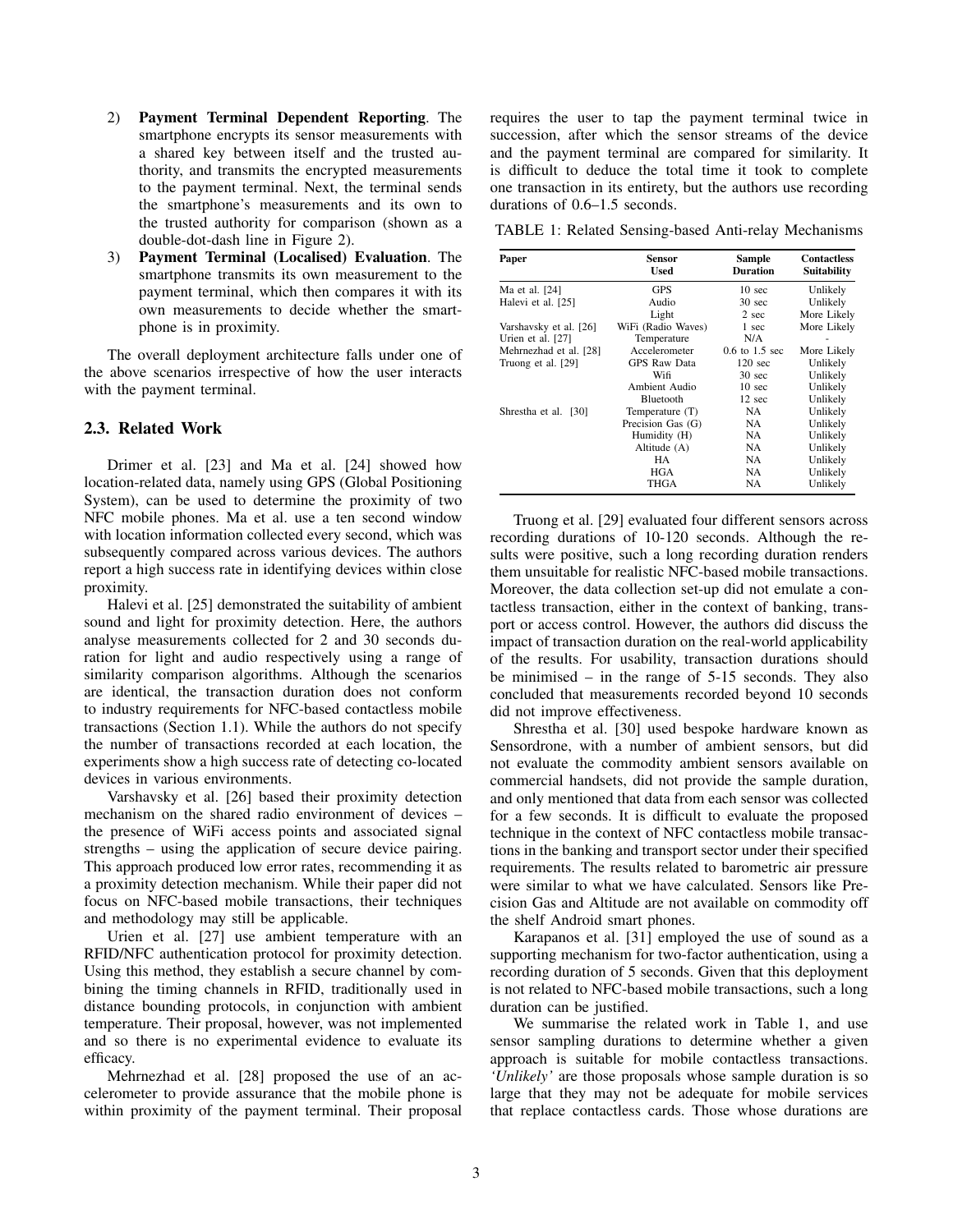considered more reasonable are labelled as *'More Likely'* in Table 1. Note, however, that even schemes denoted as *'More Likely'* may not be suitable for time-critical domains, where strict time limits are imposed in which the transaction must be completed (see Section 1.1). In such domains, the goal is to serve people as quickly as possible to maximise customer throughput, in addition to determining whether a transaction is successful and, indeed, permitted. Here, optimal transaction durations are in milliseconds, rather than seconds.

In this paper, we do not repeat the experiment as the existing literature suggests, as their set-up does not conform to the industry requirements – especially the transaction duration (500ms). The only common aspect is that we have evaluated the ambient sensors for the same domain – proximity detection in contactless transactions.

## 3. Framework for Evaluating Ambient Sensors

In this section, we describe the test-bed that was developed to test, analyse and evaluate the effectiveness of using mobile sensors as a proximity detection mechanism. The results of the evaluation are presented in Section 4.

#### 3.1. Test-bed Architecture

To empirically evaluate each sensor, we developed a experimentation test-bed – the details of which are discussed in this section. Two applications were implemented and installed on a pair of Android devices: one emulating a payment terminal (PT) and the other acting as the payment instrument (PI), a mobile phone. When the devices come sufficiently close, an NFC connection is established and both begin recording data using a specified sensor. After collecting measurements for 500ms, in line with the requirements specified in Section 1.1, each device stores the recorded data in a local database. During field trials, one mobile phone was fixed as a terminal and the second mobile phone was free of any restriction.

Figure 3 shows this in more detail. Bringing the two devices together  $( $3cm$ ) causes the PT application to send$ the first message to the PI over NFC, stating which sensor it uses in the transaction and a unique transaction ID. After this message is received by the PI, both applications initiate the process to record a sensor for 500ms.

After collecting the measurements, the PI validates the data it received from the terminal – whether the transaction ID and chosen sensor match that of the terminal (shown in message one in Figure 3) – and returns an acceptance or rejection message accordingly. This validation process ensures that both devices were recording data from the same sensor. Finally, PT performs the same process, ensuring that both devices used the same transaction ID and recorded from the same sensor. The measurement is rejected in the event that devices recorded data for differing transaction IDs or sensors. Upon validation, the devices save the measurements in their local databases. The database is designed to hold



Figure 3: Measurement Recording Overview

measurements for each transaction, which are used in the off-line analysis of each sensor.

## 3.2. Data Collection Framework

We test each sensor in four different locations around the university – the lab, cafeteria, dining hall and library – to account for the influence of different physical locations on sensor measurements. A field trial was conducted in each location with 252 participants that carried out a varying number of transactions. Each participant used the PI provided by us and was given free reign with how they interacted with the PT for each transaction, i.e. they could tap it once, hold it extremely close without touching, or tap and hold it to the device. This is to closely replicate the conditions in which they would conduct a regular contactless transaction. The data collection at each of the locations was collected over an eight hours period (0900-1700hours) with irregular gaps between transactions over the course of four days.

Four devices were used in the experiments, forming two PT–PI pairs. The first pair consisted of two Nexus 9 tablets, while the second pair comprised two Android smartphones: a Nexus 5, assuming the role of the payment terminal, and a Samsung Galaxy S5 mini (SGS5 mini), which acted as the payment instrument. The availability of the sensors on each device is listed in Table 2.

Some sensors, such as Bluetooth, GPS, Rotation Vector and WiFi – although present on the devices – returned no or very few data points within the 500ms timeframe (>99% sensor failure<sup>1</sup>). Two sensors, for humidity and temperature, are relatively uncommon among Android devices and none of our tested devices contained them. For completeness, we used two Samsung Galaxy S4 (SGS4) smartphones containing these to include in our evaluation. However, for these sensors, measurements were recorded for less than 6% of the transactions when recorded for 500ms. Consequently, having

<sup>1.</sup> Detailed in Section 4.1.2 and Table 4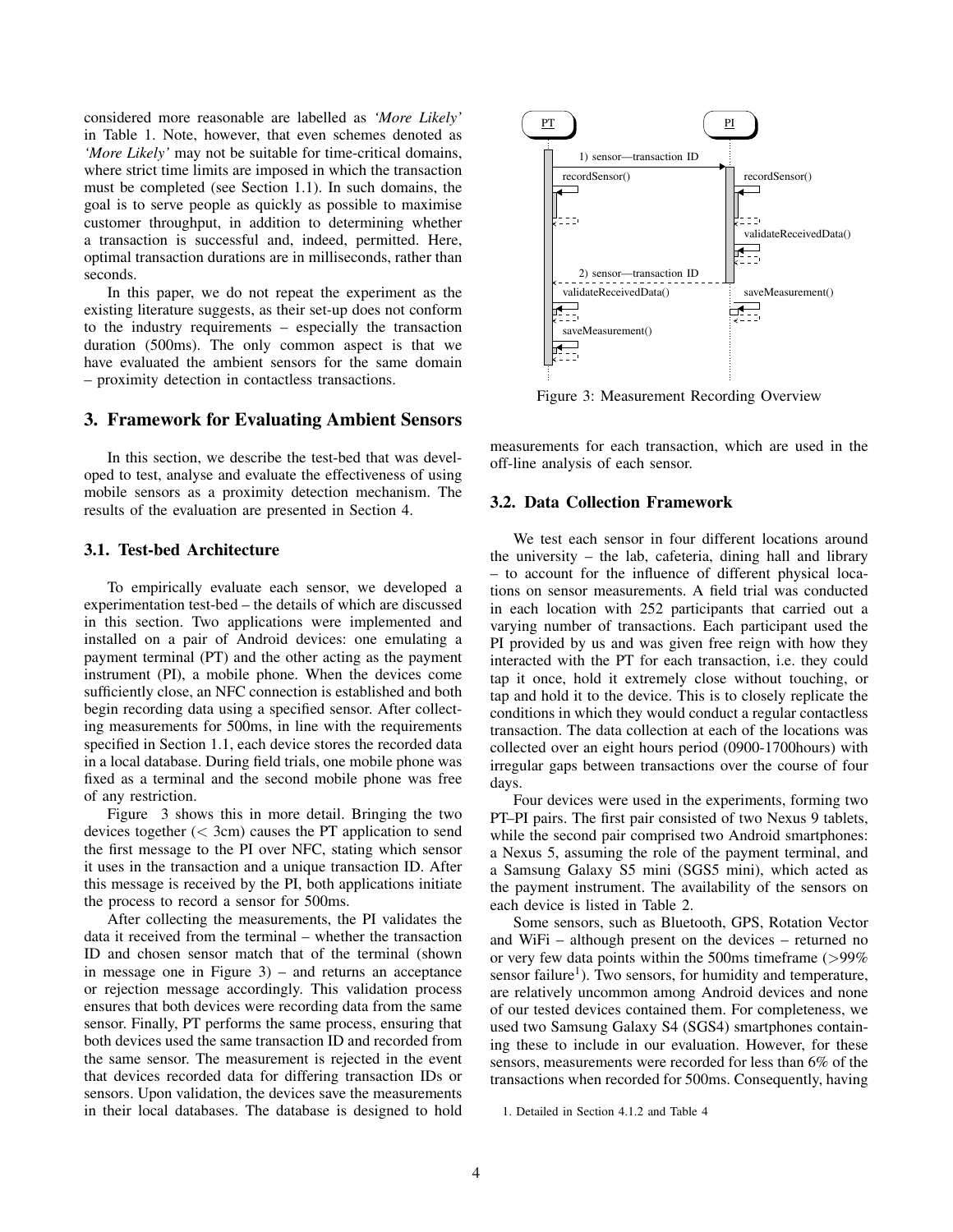TABLE 2: Sensor Availability

| <b>Sensors</b>                                    |           | Nexus 9 (1) Nexus 9 (2) Nexus 5 SGS5 mini |        |        |  |  |  |
|---------------------------------------------------|-----------|-------------------------------------------|--------|--------|--|--|--|
| PI-PT Pair: Nexus 9 (1) $\rightarrow$ Nexus 9 (2) |           |                                           |        |        |  |  |  |
| Accelerometer                                     |           |                                           |        |        |  |  |  |
| <b>Bluetooth</b>                                  |           |                                           |        |        |  |  |  |
| $GRV^{\dagger}$                                   |           |                                           | ж      |        |  |  |  |
| <b>GPS</b>                                        |           |                                           |        |        |  |  |  |
| Gyroscope                                         |           |                                           |        |        |  |  |  |
| <b>Magnetic Field</b>                             |           |                                           |        |        |  |  |  |
| <b>Network Location</b>                           |           |                                           |        |        |  |  |  |
| <b>Pressure</b>                                   |           |                                           |        |        |  |  |  |
| <b>Rotation Vector</b>                            |           |                                           |        | ×      |  |  |  |
| Sound                                             |           |                                           |        | $\ast$ |  |  |  |
| WiFi                                              |           |                                           | $\ast$ | $\ast$ |  |  |  |
| PI-PT Pair: SGS5 mini $\rightarrow$ Nexus 5       |           |                                           |        |        |  |  |  |
| Gravity                                           | $\circ$   | റ                                         |        |        |  |  |  |
| Light                                             | $^{\ast}$ |                                           |        |        |  |  |  |
| <b>Linear Acceleration</b>                        | $\circ$   |                                           |        |        |  |  |  |
| Proximity                                         |           |                                           |        |        |  |  |  |
| Unsupported                                       |           |                                           |        |        |  |  |  |
| <b>Relative Humidity</b>                          |           |                                           |        |        |  |  |  |
| <b>Ambient Temperature</b>                        |           |                                           |        |        |  |  |  |

✓: Working properly. ✗: Not present on device. ∗: Technical limitations. ‡: Evaluated using Samsung Galaxy S4. ◦: Returned only zero-values.

† Geomagnetic Rotation Vector.

failed to record any data points in such a large number of cases, we omitted these sensors from subsequent analysis. A minimum of 1,000 transactions were recorded for each sensor – comprising measurement pairs for which both PT and PI have valid sensor data.

The Android operating system (OS) returns data captured by a sensor in time intervals set by the application. To prevent unnecessary power consumption, however, the OS returns sensor values to the application only when the values have changed from the past measurement. Note that the sound sensor (microphone) captures data in a continuous, uninterrupted stream; in this instance, the applications converted the recorded amplitudes into sound pressure levels (in decibels) before storing the values in their respective databases. For Bluetooth, the OS returns data every time a new Bluetooth device is discovered nearby; with WiFi, this is after the device has scanned and detected the presence of nearby access points.

The recorded sensor measurements were stored in XML form in each database. A new child element was created containing the sequence ID of the measurement, the timestamp (initialised to zero at the start of the transaction), along with the data for each returned measurement. The sequence ID consisted of the date and time the transaction occurred, the location in which it was captured, and a transaction ID. The transaction ID is a random, 7-byte string generated by the terminal used to link the measurements of each device to produce a PT–PI pair. Occasionally, the NFC connection was disrupted, primarily when the devices were moved apart before the transaction was completed. To address this, the transaction ID was used in conjunction with the sequence ID to detect and exclude these measurements prior to analysis.

## 4. Ambient Sensor Evaluation

In this section, we describe our analysis and evaluation methodology based on two methods. The first evaluates sensor data using threshold-based similarity metrics used in existing literature, while the second employs the use of machine learning. The evaluation mechanisms discussed in this section are based on those used in existing literature (see Section 2.3) where they have been shown to effectively detect the proximity of two devices. Finally, we present the results of our individual sensor analysis.

After retrieving the databases from PT and PI, the set of all transactions, T, was produced using the shared IDs generated during data collection. Each transaction can be represented as a set of PT and PI values,  $PT_i$  and  $PI_i$ , with the same shared ID, i.e.  $T_i = (PT_i, PI_i)$ . Note that each device measures each sensor at potentially different time intervals (accounting for clock variances), which may produce an unknown total number of measurements for each device per transaction. That is, the number of measurements in  $PT_i$  is not necessarily that of  $PI_i$ .

## 4.1. Method 1: Similarity Analysis and Evaluation Criteria

A Python application was developed for analysing the transaction measurements from the application databases, using the SciPy library [32] for numerical computation.

$$
2r \arcsin\left(\sqrt{\sin^2 \frac{\phi_2 - \phi_1}{2} + \cos \phi_1 \cos \phi_2 \sin^2 \frac{\lambda_2 - \lambda_1}{2}}\right)
$$
(1)

$$
MAE(PT_i, PI_i) = \frac{1}{N} \sum_{j=0}^{N} |PT_{i,j} - PI_{i,j}|
$$
 (2)

$$
corr(PT_i, PI_i) = \frac{covariance(PT_i, PI_i)}{\sigma_{PT_i} \cdot \sigma_{PI_i}} \tag{3}
$$

$$
M = \sqrt{x^2 + y^2 + z^2}
$$
 (4)

To compare  $(PT_i, PI_i)$ , we measure the similarity of or distance between the two. This is measured differently according to sensor type due to the differences in coordinate systems and dimensions used across sensors. Measurements are recorded in three dimensions for the accelerometer, for example, while location returns a longitude-latitude pair on Earth. Due to this, we devised three methods of dealing with the diversity of reported measurements.

For network location, we used the Haversine formula (Eq. 1), which measures the geographic distance between two latitude and longitude pairs,  $\{(\phi_1, \lambda_1), (\phi_2, \lambda_2)\}\$ . In Eq. 1, 'r' represents the radius of Earth.

For the remaining sensors, distance and similarity respectively were measured using the *Mean Absolute Error* (MAE, Eq. 2) and *Correlation Coefficient* (Eq. 3), as used in [28], between the signals of  $PT_i$  and  $PI_i$ . This was performed after linear interpolation to mitigate the effects of inconsistent clocks between devices (Figure 4). Furthermore, certain sensors – the accelerometer, gyroscope, magnetic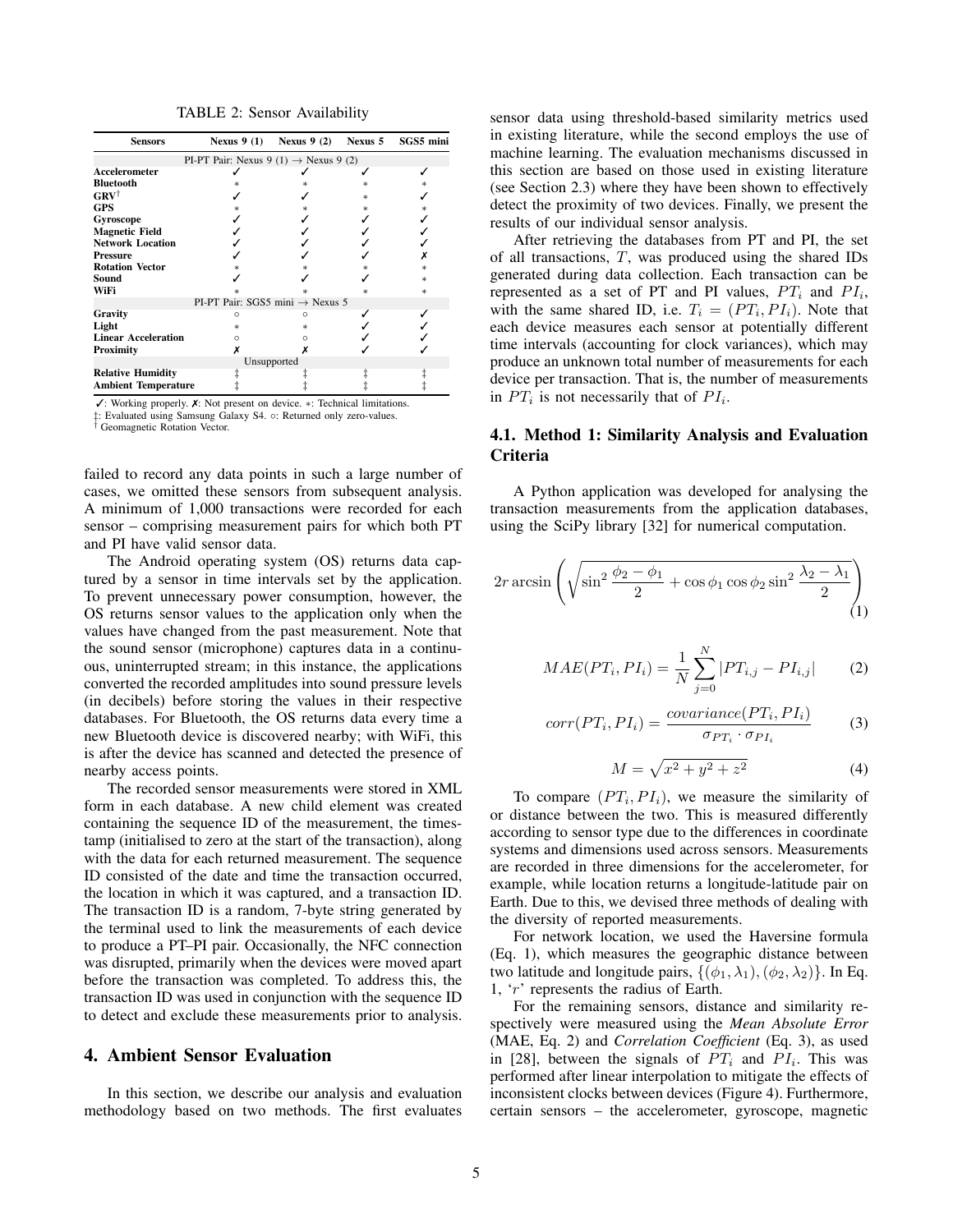

Figure 4: Linear Interpolation to Mitigate the Effect of Missing and Inconsistent Sampling Rate – An Example from Accelerometer-based Transactions

field, rotation vector and GRV sensors – produce a vector of values comprising  $x$ ,  $y$  and  $z$  components. In these instances, the vector magnitude (Eq. 4) was used as a general-purpose method for producing a single, combined value prior to computing the MAE and correlation coefficient. Next, MAE was computed by applying Eq. 2 directly, while for correlation, this was found after measuring the covariance and computing the standard deviations,  $\sigma_{PT_i}$  and  $\sigma_{PI_i}$ , of the data points in  $PT_i$  and  $PI_i$ .

4.1.1. Calculating the FPR, FNR and EER. We compute the  $MAE(PT_i, PI_i)$  and  $corr(PT_i, PI_i)$  for each successful transaction. Next, we calculate the False Positive Rate (FPR), False Negative Rate (FNR) and Equal Error Rate (EER) of each sensor by the testing  $MAE$  and corr values of genuine pairs<sup>2</sup>,  $(PT_i, PI_i)$ , against the  $MAE$ and *corr* values of unauthorised pairs  $(PT_i, PI_j)$  with a threshold,  $t$ . An ideal similarity metric,  $V$ , would produce  $V(PT_i, PI_i) < t$  and  $V(PT_i, PI_j) > t$  for all possible pairs. We constructed these unauthorised pairs by exhaustively matching each  $PT_i$  with every  $PI_j$  measurement belonging to another transaction  $(i \neq j)$ . The FPR and FNR are calculated using Equation 5, where FP, FN, TP and TN represent the total number of False Positives, False Negatives, True Positives and True Negatives respectively for a given threshold.

$$
FPR = \frac{FP}{FP + TN} \qquad FNR = \frac{FN}{FN + TP} \qquad (5)
$$

4.1.2. Individual Sensor Results. The aim of our evaluation is to investigate to what extent legitimate and illegitimate transactions can be identified using these similarity metrics. For a transaction between two co-located devices,  $MAE(PT_i, PI_i) \approx 0$  and  $corr(PT_i, PI_i) \approx 1$ , while for a PT and a PI device in differing locations, i.e.  $(PT_i, PI_j)$ , the distance and correlation should be sufficiently large. What is considered 'sufficient' is determined through finding a suitable threshold,  $t$ , which permits all legitimate transactions while denying those which are illegitimate, i.e.  $V_i(PT_i, PI_i) < t$  and  $V_{ij}(PT_i, PI_j) > t$ , as mentioned previously. For each individual sensor, we aim to find an optimal value of  $t$ , its error rate and reliability, e.g., whether it collected measurements consistently and correctly across 1,000 transactions.

TABLE 3: Optimum Thresholds and Associated EERs

| Sensors                    | Optimum<br>Threshold $_{MAE}$ | Optimum<br>$EER_{MAE}$<br>$Threshold_{corr}$ |          | $EER_{corr}$ |  |
|----------------------------|-------------------------------|----------------------------------------------|----------|--------------|--|
| Accelerometer              | 0.784                         | 0.434                                        | 0.596    | 0.458        |  |
| <b>Ambient Temperature</b> |                               |                                              |          |              |  |
| Bluetooth                  |                               |                                              |          |              |  |
| GRV                        | 0.499                         | 0.384                                        | 0.556    | 0.486        |  |
| GPS                        |                               |                                              |          |              |  |
| Gyroscope                  | 0.614                         | 0.443                                        | 0.636    | 0.441        |  |
| <b>Magnetic Field</b>      | 76.12                         | 0.323                                        | 0.495    | 0.384        |  |
| Network Location           | 8.532                         | 0.369                                        | $N/A^*$  | N/A          |  |
| Pressure                   | 2.787                         | 0.270                                        | 0.329    | 0.492        |  |
| <b>Rotation Vector</b>     | 1.281                         | 0.498                                        | 0.011    | 0.466        |  |
| <b>Relative Humidity</b>   |                               |                                              |          |              |  |
| Sound                      | 8.22                          | 0.417                                        | $-0.022$ | 0.488        |  |
| WiFi                       |                               |                                              |          | -            |  |
| Gravity                    | $9.93e-3$                     | 0.429                                        | 0.596    | 0.424        |  |
| Light                      | 182.1                         | 0.488                                        | 0.020    | 0.496        |  |
| Linear Acceleration        | 1.361                         | 0.496                                        | $-0.020$ | 0.426        |  |
| Proximity                  | $N/A^{\dagger}$               | N/A                                          | N/A      | N/A          |  |

<sup>∗</sup>Insufficient data to calculate correlation

†All transactions contained the same value for both devices.

We generate FPR and FNR curves for MAE and corr for every sensor for which we were able to collect data. The point of intersection for these curves provides an optimal threshold for MAE and corr based on its associated EER, i.e., the rate at which the acceptance and rejection errors are equal.

Practically speaking, in a wide-scale deployment of an ambient sensing proximity detection mechanism, a single threshold should be defined. The terminal (or third party) would store this threshold (Section 2.2), and if the similarity of the terminal's and device's sensor readings was within this, then the transaction would be assumed to be legitimate, i.e., both devices in close proximity. However, setting a threshold of this nature invariably incurs some rate of false positives and false negatives. The intersection of FPR and FNR provides us with the proportion of potentially invalid transactions which might pass as genuine (false positives)

<sup>2.</sup> Those collected during field trials.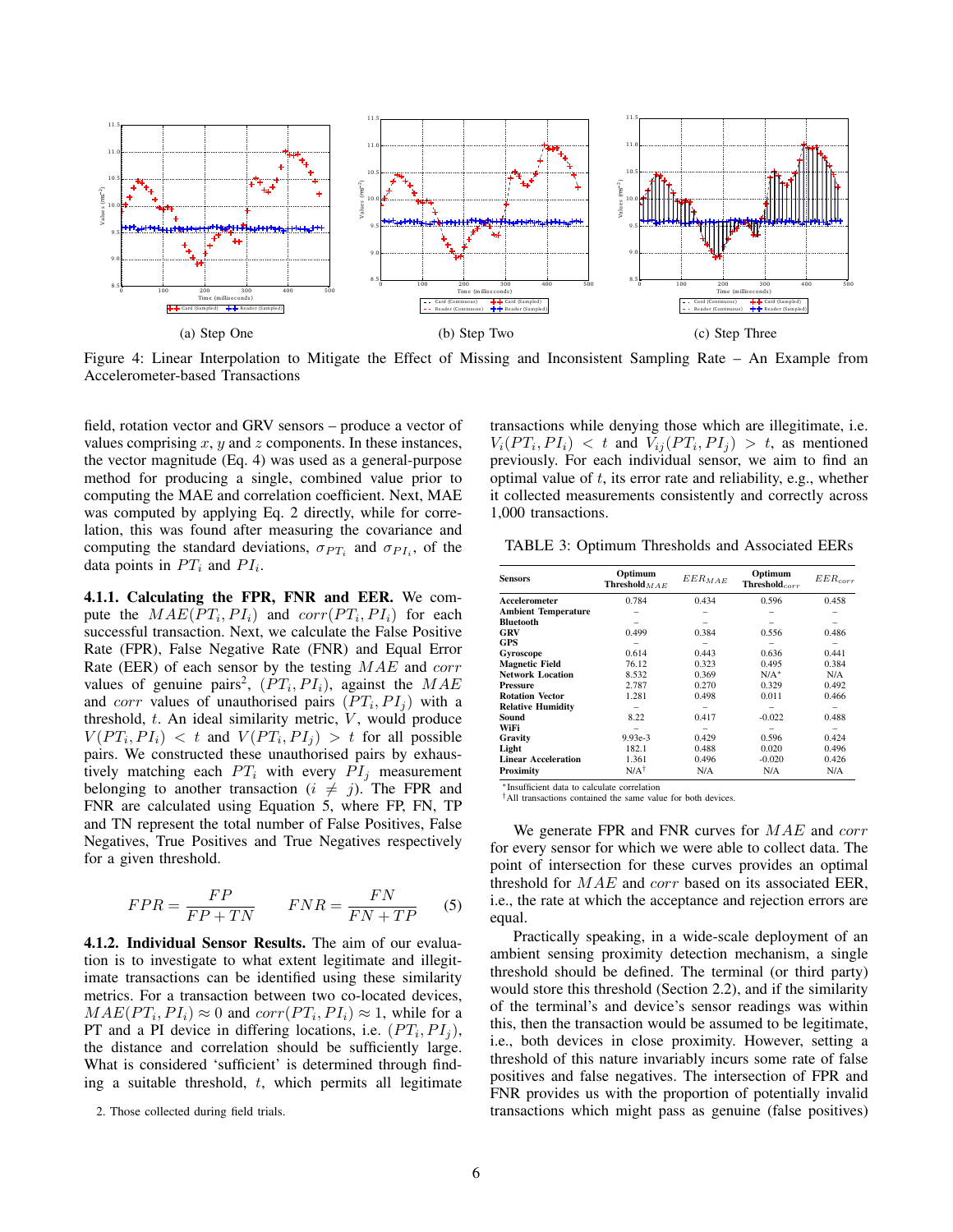TABLE 4: Usability and Reliability Analysis

| <b>Sensors</b>             | Total<br>Transactions | <b>Transaction</b><br><b>Failures</b> | Sensor<br><b>Failures</b> |  |
|----------------------------|-----------------------|---------------------------------------|---------------------------|--|
| Accelerometer              | 1025                  | 13 (1.26%)                            | $0(0\%)$                  |  |
| <b>Bluetooth</b>           | 101                   | $1(0.99\%)$                           | 99 (99%)                  |  |
| GRV                        | 1019                  | 8(0.78%)                              | $0(0\%)$                  |  |
| GPS                        | 101                   | $1(0.99\%)$                           | $100(100\%)$              |  |
| Gyroscope                  | 1022                  | 11 $(1.07%)$                          | $0(0\%)$                  |  |
| <b>Magnetic Field</b>      | 1027                  | $17(1.65\%)$                          | $0(0\%)$                  |  |
| <b>Network Location</b>    | 1053                  | 15 (1.42%)                            | 960 (96%)                 |  |
| <b>Pressure</b>            | 1018                  | 10(0.98%)                             | $0(0\%)$                  |  |
| <b>Rotation Vector</b>     | 1023                  | 14 (1.36%)                            | $0(0\%)$                  |  |
| Sound                      | 1047                  | 4(0.38%)                              | $0(0\%)$                  |  |
| WiFi                       | 100                   | $0(0\%)$                              | 100 (100%)                |  |
| Gravity                    | 1165                  | 143 (12.27%)                          | $0(0\%)$                  |  |
| Light                      | 1057                  | 37 (3.50%)                            | $0(0\%)$                  |  |
| <b>Linear Acceleration</b> | 1175                  | 159 (13.53%)                          | $3(0.3\%)$                |  |
| Proximity                  | 1071                  | 58 (5.41%)                            | $0(0\%)$                  |  |
| <b>Ambient Temperature</b> | 50                    | $0(0\%)$                              | 47 (94%)                  |  |
| <b>Relative Humidity</b>   | 50                    | $0(0\%)$                              | 47 (94%)                  |  |

and the proportion of genuine transactions being rejected (false negatives). The goal of a malicious entity would be to carry out relay attacks such that the sensor measurements at the terminal and mobile phone remained within the predefined threshold. A threshold with a higher FPR provides a large working space to the attacker, whereas a higher FNR will reduce the usability of the scheme, potentially frustrating consumers by rejecting legitimate transactions. Table 3 lists the optimum thresholds and associated EERs for each tested sensor.

Besides investigating the EERs of sensors and the effect this has on their suitability for NFC mobile services, we evaluate the reliability and potential usability of the selected sensors. Table 4 presents our findings regarding the proportion of failed transactions and sensor failures. To collect 1,000 transactions for each sensor, as explained in Section 3.2, we requested 252 users to present the PI to the PT as many times as they preferred. We established walk-in counters at four different locations of the university campus; students walking nearby were invited to assist us in the trial. Demographic data about the students was not collected, as sensors are not used for user identification, but simply to assure that two devices were in close proximity to each other during a transaction. At times, transactions were not registered during this process, usually due to the user moving the handset away too quickly, and was the primary cause of transaction failures<sup>3</sup> (no shared measurements between the PT and PI) represented in Table 4. The rate of sensor failures, in the same table, represents the situation when the transaction was successfully completed on both the PT and PI, but where one or both devices failed to record any data in the 500ms timeframe. The percentage of transaction failures relates to the total transactions, while sensor failures are measured with respect to the number of successful transactions. The transaction failure rates represent the difficulty in using the sensors by the user, while the sensor failure rates reflects their reliability.

#### 4.2. Method 2: Machine Learning Analysis

The  $MAE(PT_i, PI_I)$  distance measure in Equation 2 and the  $corr(PT_i, PI_i)$  similarity measure in Equation 3 give each pair of individual measurements  $PT_{i,j}$  and  $PI_{i,j}$ the same weight when  $PT_i$  and  $PI_I$  are compared. However, it is conceivable that not all time slots  $PT_{i,j}$  and  $PI_{i,j}$  are equally important when the task is to discriminate between genuine and unauthorised transaction pairs. Moreover, it is possible that discrimination becomes possible by modelling complex non-linear interactions between the individual differences  $|PT_{i,j} - PI_{i,j}|$ —interactions that cannot be captured by simple similarity measures.

To investigate this, we applied a collection of supervised machine learning algorithms to the problem, including algorithms that are able to model (in an approximate manner) arbitrary non-linear interactions given enough training data. The data for learning was created by treating each pair  $(PT_i, PI_i)$  for a particular sensor as a labeled observation  $({\vec x}, y)$ , where the label y is either *genuine* or *unauthorised* and the feature vector  $\vec{x}$  consists of the individual differences  $|PT_{i,j} - PI_{i,j}|$  for the pair  $(PT_i, PI_i)$ .

When applying machine learning to a classification problem such as this one, it is important to test the discriminative ability of the model inferred by the learning algorithm to a set of observations that have not been used for learning the model; the labelled data must be separated into a so-called *training set* and a *test set*. The learning algorithm is applied to the training set to build a model, while the test data is used to measure the model's discriminative performance. We use equal error rate to measure performance, using the confidence scores associated with the model's classifications to rank observations according to their estimated likelihood of being genuine transactions.

Given the number of observations available in our datasets, a single train-test experiment is not sufficient to establish a reliable estimate of equal error rate. A standard procedure in machine learning is to perform 10-fold stratified cross-validation, where the data is shuffled and split into 10 disjoint test sets each containing the same number of observations. The data is also stratified so that the proportion of genuine and unauthorised transactions is the same in each set. Then the algorithm is run 10 times, once for each test set, where the observations not in the corresponding test set are used for training the model, and the observations in the test set are used to measure its equal error rate. This yields 10 estimates of equal error rate, which are averaged to obtain the final performance estimate. To reduce the variance of the performance estimate even further, we repeat 10-fold crossvalidation 10 times, each time shuffling the data before it is split into 10 test sets. This yields 100 estimates of equal error rate and we report the mean and standard deviation of these estimates for each learning algorithm and sensor in Table 5.

Table 5 shows results for the six learning algorithms we evaluated, including both parametric and non-parametric

<sup>3.</sup> These failed transactions were not included in the data analysis and results represented in Table 4, which is based on the successful 1000 transactions.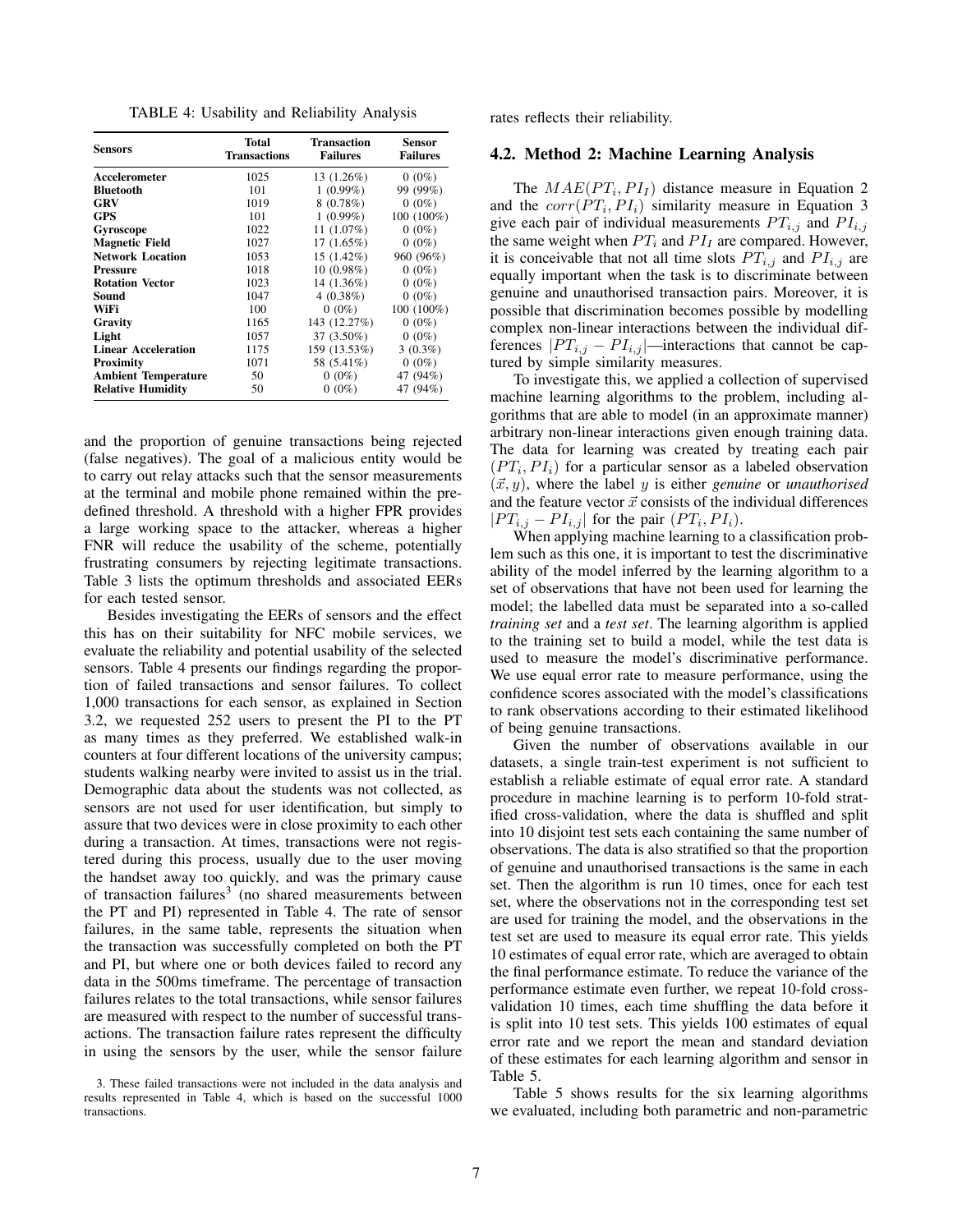| Dataset                   | Random         | Naive           | Logistic        | Decision        | Support        |      | Multilayer      |
|---------------------------|----------------|-----------------|-----------------|-----------------|----------------|------|-----------------|
|                           | Forest         | Bayes           | Regression      | Tree            | Vector Machine |      | Perceptron      |
| Accelerometer             | $62.6 \pm 2.4$ | $50.9 \pm 2.6$  | $52.6 \pm 2.3$  | $50.0 \pm 0.0$  | $49.8\pm$      | 2.5  | $55.1 \pm 2.5$  |
| GeomagneticRotationVector | $43.5 \pm 2.1$ | $44.7 \pm 2.4$  | $47.4 \pm 3.1$  | $50.0 \pm 0.0$  | $48.9 +$       | 3.6  | $45.0 \pm 2.6$  |
| Gravity                   | $87.4 \pm 1.8$ | $57.9 \pm 2.0$  | $57.9 \pm 2.4$  | 50.0 $\pm$ 0.0  | 50.0 $\pm$     | 2.6  | $74.6 \pm 11.2$ |
| Gyroscope                 | $68.3 \pm 2.7$ | 49.9 $\pm$ 2.4  | $54.3 \pm 2.4$  | $50.0 \pm 0.0$  | $51.1 \pm$     | 2.5  | $51.4 \pm 2.5$  |
| Light                     | $57.6 \pm 2.6$ | $51.5 \pm 2.4$  | $53.3 \pm 2.5$  | $50.0 \pm 0.0$  | $50.8\pm$      | 2.4  | $51.3 \pm 2.8$  |
| LinearAcceleration        | $60.3 \pm 2.5$ | $50.7 \pm 2.7$  | $54.3 \pm 2.3$  | $50.0 \pm 0.0$  | $50.0 \pm$     | 2.1  | $55.4 \pm 2.8$  |
| MagneticField             | $29.2 \pm 2.1$ | $31.9 \pm 2.0$  | $32.2 + 2.0$    | $41.5 \pm 1.5$  | $39.8 +$       | 4.6  | $32.9 \pm 2.6$  |
| Pressure                  | $10.3 \pm 1.0$ | $10.7 \pm 1.0$  | $28.7 \pm 1.3$  | $9.2 \pm 5.4$   | $31.9 +$       | 4.5  | $11.4 \pm 1.9$  |
| Proximity                 | $49.9 \pm 3.1$ | $53.7 \pm 6.9$  | $47.6 \pm 18.8$ | $50.0 \pm 0.0$  | $54.3 \pm$     | 25.4 | $50.8 \pm 19.7$ |
| <b>Rotation</b> Vector    | $27.6 \pm 4.6$ | $56.3 \pm 24.3$ | $59.6 \pm 23.3$ | $50.0 \pm 0.0$  | $51.3\pm$      | 24.3 | $48.8 \pm 24.5$ |
| Sound                     | $28.8 \pm 1.9$ | $31.4 \pm 2.2$  | $31.0 \pm 2.1$  | $34.7 \pm 13.6$ | $41.1 \pm$     | 4.1  | $30.6 \pm 2.0$  |

TABLE 5: Estimated EER for machine learning algorithms, obtained by repeating stratified 10-fold cross-validation 10 times

approaches, as implemented in the WEKA machine learning software [33]. We used default parameter settings for the learning algorithms unless otherwise specified. The random forest method [34] learns an ensemble classifier consisting of 100 semi-random decision trees from bootstrap replicates of the training data. This classification method is able to model arbitrarily complex interactions and is known to be a general-purpose approach that performs well without parameter tuning. The naive Bayes classifier fits a multivariate Gaussian distribution with a diagonal covariance matrix to the data for each classification (genuine vs. unauthorised), thus assuming conditional independence of the features in the data, and uses Bayes' rule to obtain class probability estimates. Logistic regression fits a linear model using maximum conditional likelihood. The well-known C4.5 [35] algorithm is used to grow decision tree classifiers. We also include linear classification using support vector machines, which are trained using the SMO [36] algorithm. A logistic regression model is fit to the output of the support vector machine to obtain class probability estimates. The last learning method in our collection is a multilayer perceptron, a type of artificial neural network, with one hidden layer containing 10 units, which is trained using the *MLPClassifier* method in WEKA.

The results in Table 5 are largely in line with those observed earlier; the lowest equal error rate for each sensor is shown in bold. No useful discriminative signal appears to be present in the accelerometer, geometric rotation vector, gyroscope, light, linear acceleration, gravity, and proximity data. Decision-tree-based methods give the best results for the remaining sensors. Magnetic field, rotation vector, and sound data provide some discriminative ability, but the equal error rate remains close to 30%. The best result is obtained on the pressure data, with an equal error rate of approximately 10%. Pressure was also the most informative sensor in the earlier experiments, with 27% equal error rate for the MAE distance metric. Although the result obtained using tree-based machine learning is substantially better, discrimination is still significantly too inaccurate to be used for authentication in practice.

## 5. Outcome and Future Directions

As discussed previously, the higher the EER, the greater the likelihood that an attack passes undetected and that a genuine transaction is rejected. Based on our analysis, it is difficult to recommend any of the sensors individually for a high security deployment application, such as banking and transport. These sensors, however, might be appropriate for low-security access control, but we recommend that a thorough analysis of the sensors and their performance in the chosen domain is performed prior to deployment.

One potential reason that related research in this domain has achieved different results is due to the larger transaction durations and limited field trials in other work. The sample duration limit imposed during our experiments was in line with the performance requirements of an EMV application as discussed in Section 1.1, i.e. 500 milliseconds. Additionally, transportation is one of the biggest application areas of contactless smart cards, along with banking; in this domain, the recommended duration for a transaction is far lower, in the range of 300–400 milliseconds. Imposing a limit of 500 millisecond in our experiments is, therefore, an upper-bound of the operational requirements for two major areas where mobile-based contactless transactions may be applied.

One potential method of improving performance is to increase recording duration. This is indicated in related work, which yields more promising results, but uses recording durations far longer than the industry limits used in this study. This would be possible if users initiated recording in advance of the actual transaction, and we consider this as one of our future research directions. We do have reservations about this proposal, however. Firstly, it requires users to pre-empt transactions, which, in realistic situations, may require an additional task to be performed in advance before they can use their mobile device. Secondly, a user may have to initiate recording at a distance from the PT to potentially give PI more time to measure a larger sample. Both of the reservations involve an additional step to be performed by the user that would detract from usability, in a way the whole purpose of contactless transactions. This, however, does not provide a measurement of proximity as defined by banking and transport specifications. Furthermore, we do not agree with the argument that proximity detection is unnecessary because a PIN or biometric is required to use a payment application. In the relay attack variant known as a Mafia Attack [37], a malicious terminal is deployed by an attacker to trick genuine users to use their smartphones with it. In this scenario, a PIN or biometric cannot protect against relay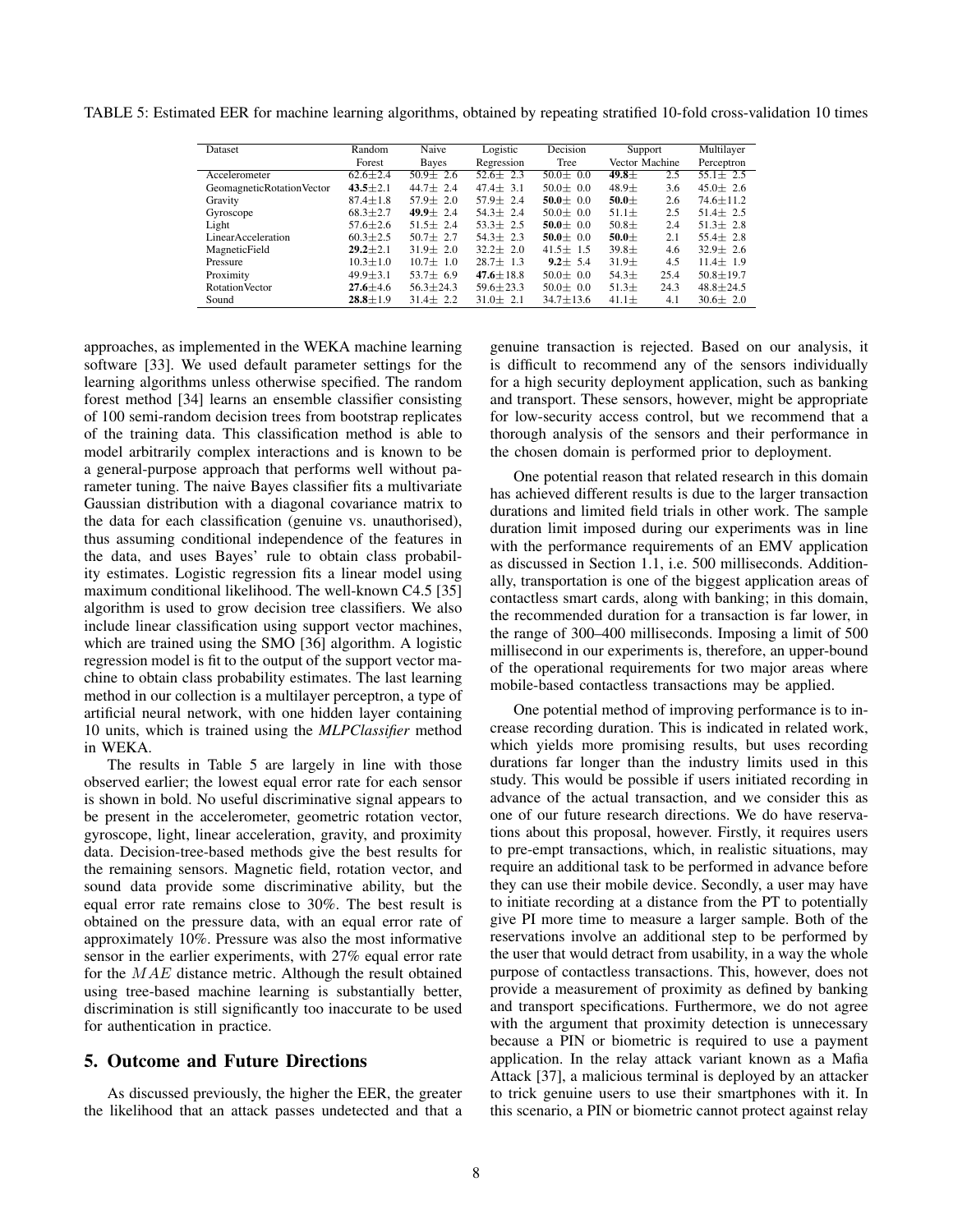attacks.

During our experiments, we realised that sensors and their associated platforms may not have the maturity required for a wide-scale deployment as a proximity detection mechanism for NFC-enabled phones. Variations in sensor availability, the sensor measurements themselves, whether the platform's sensing architecture is affected by other applications running simultaneously, and differences in minimum sampling rates, may vary across device manufacturers. We contend that mobile sensors have a considerable way to go before achieving the necessary interoperability, standardisation and performance requirements to enable an effective sensing-based proximity detection mechanism.

From the work carried out and the results presented in this paper, we can claim with a high degree of confidence that mobile sensors, at least in their current state on Google Android devices, are not suitable for use as an anti-relay mechanism. This is especially pertinent in the case of applications with high security requirements, such as banking, transport and access-control at highly sensitive sites. It may be argued that these sensors might be suitable for low-risk application that do not have stringent transaction time limits and distance bounding assurance requirements. However, the developer ought to consider the risks highlighted in this paper, i.e., EER and reliability rates. To this end, we provide EER tables (Table 3 and 5) that indicates the effectiveness of the respective sensor and its associated risk if it were deployed.

After carrying out the experimentation with selected handsets in this paper, we extended the test-bed to include additional handsets like the Samsung Galaxy S4 (Model: GT-I9505) with additional sensors. In these tests the outcome was similar to the initial test, providing further evidence for our results.

As part of our future research, we are currently experimenting with:

- Collecting and evaluation a large data set of actual relay attacks using these sensors, and investigating if and how a relay attack in the field is reflected in its sensor measurements.
- Combining sensor measurements with time slicing and sensor fusion: only one sensor is measured at a time, but over the duration of the transaction multiple sensors could be used.

## 6. Conclusion

The aim of the paper was to evaluate and analyse a range of sensors present in modern day mobile devices, and determining which sensors, if any, would be suitable as a proximity detection mechanism in the domain of NFC smartphone transactions. We listed 17 sensors accessible through the Android platform, before limiting it to those which are widely-available. In existing literature, only five sensors have been proposed as an effective proximity detection mechanism (listed in Table 1). In this paper, we extend this with ten additional sensors by evaluating their effectiveness as a proximity detection mechanism on NFCenabled mobile devices. In total, we implemented and evaluated 17 sensors, but WiFi, Bluetooth, Ambient Temperature, Relative Humidity and GPS were dropped after exhibiting high failure rates in initial tests. The scope of our analysis focuses on NFC-enabled mobile devices that emulate traditional smart card services, such as transportation and banking. Any analysis or recommendation in this paper regarding these sensors is restricted to mobile contactless transactions that aim to substitute for the contactless smart card transactions in such high security applications.

The field of ambient sensors for proximity detection in NFC-based mobile services is expanding, as illustrated by the number of recent proposals. In this paper, we extend the discussion to a large set of ambient sensors. We evaluate the suitability of sensors proposed currently and investigate a range of sensors not yet explored as an anti-relay mechanism in related work. Table 2 shows that we have undertaken a comprehensive evaluation of ambient sensors for proximity detection (seventeen in total). In existing literature, only a subset of these sensors are proposed and evaluated as proximity detection mechanism (Table 1). Most of this existing literature has shown that the ambient sensors are effective. However, in our empirical evaluation with a real world operational environment for banking, transport and access control has shown to the contrary that these sensors do not provide an effective proximity detection mechanism.

It is neither evaluated nor claimed that similar results will be produced in other deployment scenarios where distance bounding and transaction time limits are not as stringent. It should be considered that the transaction time limit and operating distance are not set arbitrarily, but rather in compliance with industry-wide requirements, as stipulated by EMV and transport specification bodies. The experimentation and analysis carried out as part of this paper showed that none of the sensors were individually suitable to be deployed as a proximity detection mechanism for NFCbased mobile transactions. Finally, we release the source code of our test-bed publicly available, along with our collected data sets, for open scrutiny and further analysis.

### References

- [1] G. Hancke, K. Mayes, and K. Markantonakis, "Confidence in smart token proximity: Relay attacks revisited," *Computers & Security*, vol. 28, no. 7, pp. 615 – 627, 2009. [Online]. Available: http: //www.sciencedirect.com/science/article/pii/S0167404809000595
- [2] G. P. Hancke, "Practical Attacks on Proximity Identification Systems (Short Paper)." in *IEEE Symposium on Security and Privacy*. IEEE CS, 2006, pp. 328–333. [Online]. Available: http://dblp.uni-trier.de/db/conf/sp/sp2006.html#Hancke06
- [3] Z. Kfir and A. Wool, "Picking virtual pockets using relay attacks on contactless smartcard," in *Security and Privacy for Emerging Areas in Communications Networks, 2005. SecureComm 2005. First International Conference on*. IEEE, 2005, pp. 47–58.
- [4] L. Francis, G. P. Hancke, K. Mayes, and K. Markantonakis, "Practical NFC Peer-to-Peer Relay Attack Using Mobile Phones." in *RFIDSec*, ser. LNCS, S. B. O. Yalcin, Ed., vol. 6370. Springer, 2010, pp. 35–49. [Online]. Available: http://dblp.uni-trier.de/db/conf/ rfidsec/rfidsec2010.html#FrancisHMM10